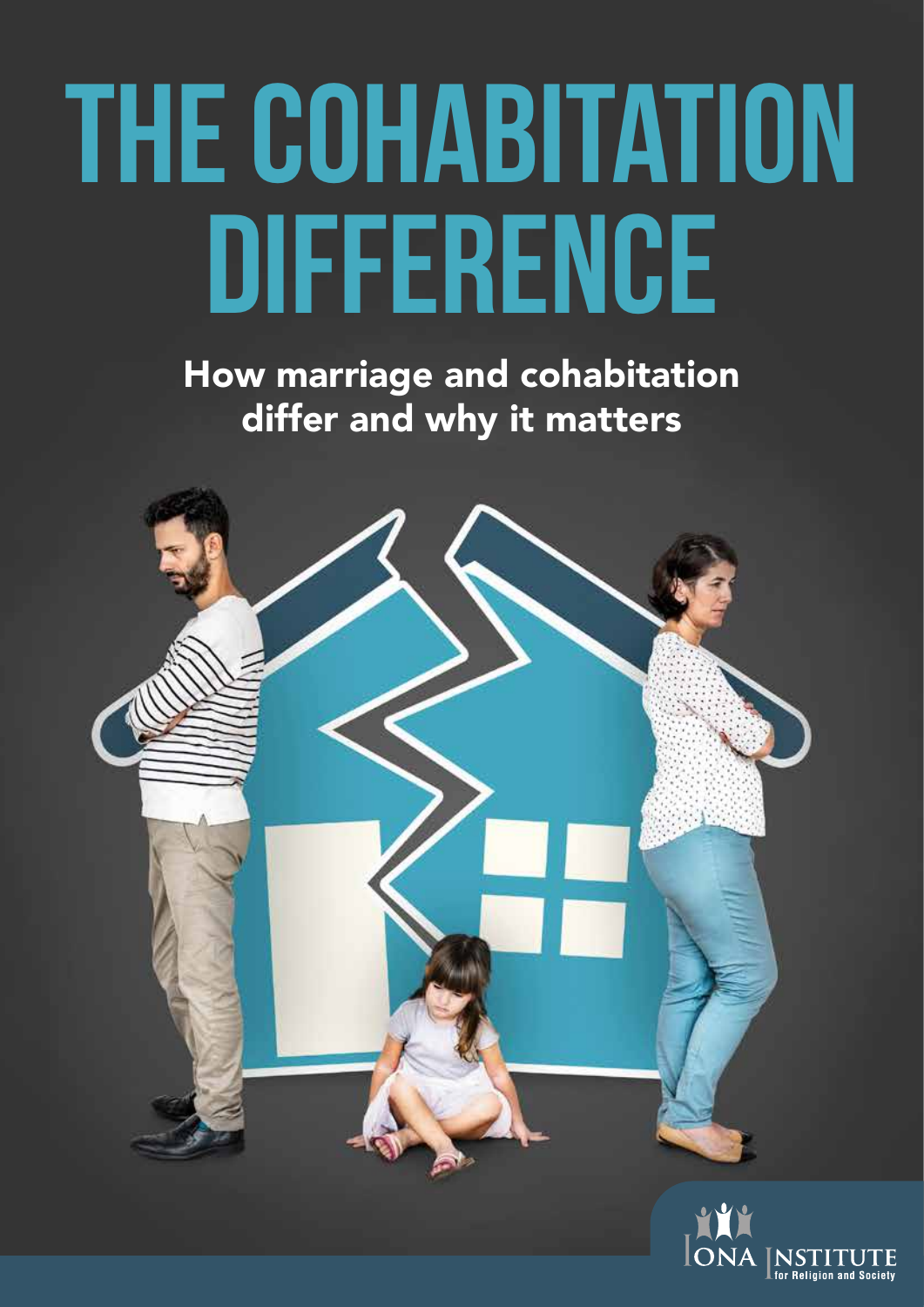#### **Summary**

Cohabitation has been increasing rapidly in Ireland in recent decades and so has the number of children being raised by cohabiting parents. It may seem that this does not really matter, but cohabiting relationships tend to be less stable and more short-lived than marriage and this can adversely affect children because children with cohabiting parents are more likely to experience their break-up.

A recent survey called the Global Family and Gender Survey throws some light on why cohabiting relationships tend to be more short-lived: cohabiting couples are less likely than married couples to be satisfied about their relationships and family life generally.

The survey looked at 11 countries, including Ireland. To a greater or less extent the same pattern was found everywhere. Almost 2,500 individuals with children were surveyed in Ireland. (See Note 1 below).

#### **Key results of the survey**

#### **Cohabiting couples have stronger doubts about their relationship 1**

Only 18pc of married couples with children have had "serious doubts" in the last 12 months that their relationship with their partner will last, compared with 34pc of cohabiting couples. This is a difference of almost two-to-one.





## **Cohabiting parents are less likely to 2** Cohabiting parents are less likely<br> **2** stress importance of relationship

It also found that 72pc of married parents say their relationship with their partner is "more important than almost anything else in life", versus 58pc for cohabiting couples, a difference of 14 points.

Women are less likely than men to say their relationship with their partner is "more important than almost anything else". Sixty-five percent of married mothers say this compared with 79pc of married fathers. The figure for cohabiting couples is 53pc of mothers compared with 64pc of fathers.

## **Cohabiting couples are less likely to h** Cohabiting couples are less like<br> **b** be very satisfied with family life

Cohabiting couples are also less likely to be "very satisfied" with their family life than married couples. The figures are 56pc and 66pc respectively.

Roughly similar findings were found in the other 10 countries surveyed ranging from Australia to Chile and the UK (See Note 1 below). The findings hold after controlling for education, economic status, etc.

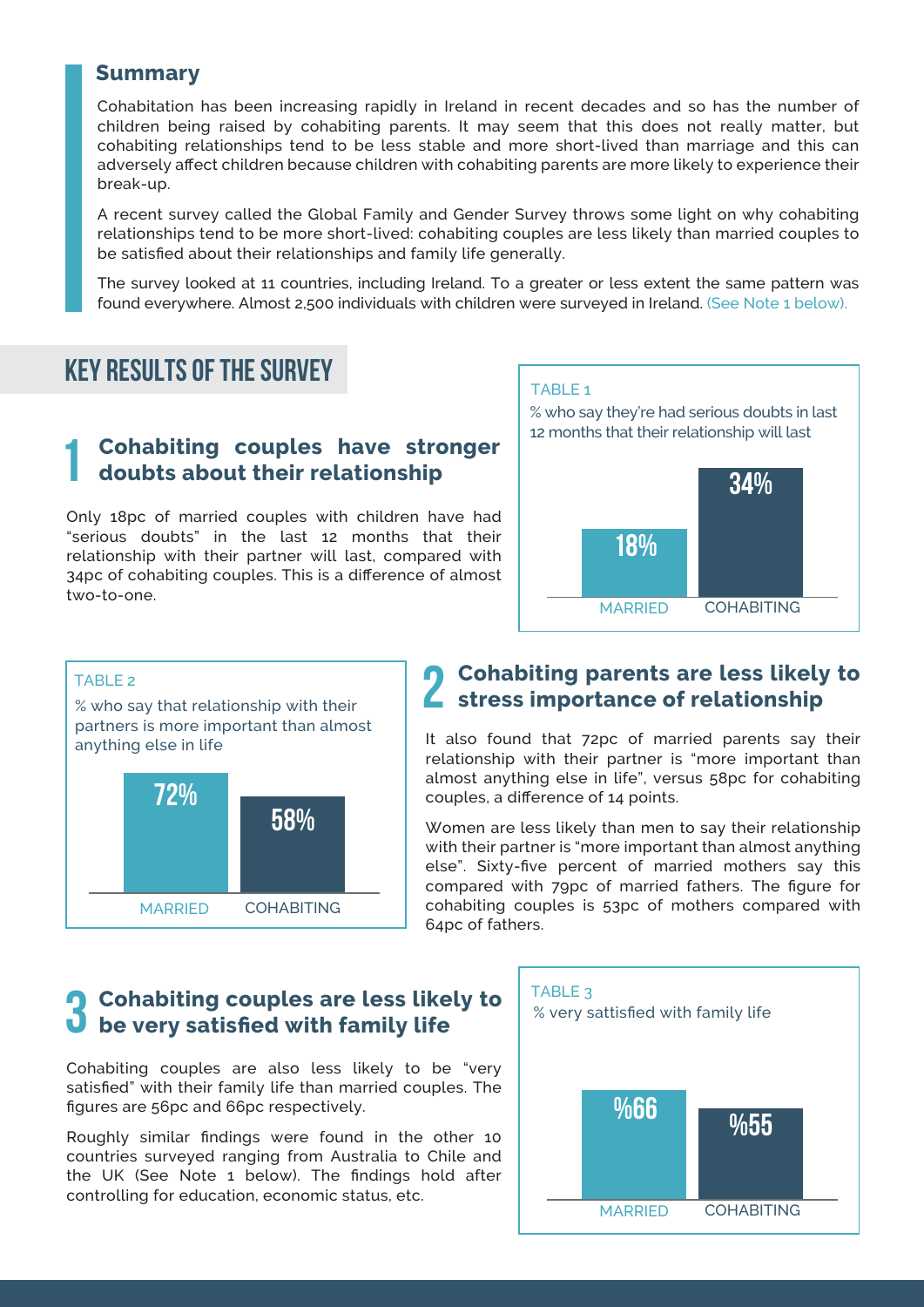## **Cohabitation in Ireland**

Ireland has seen a very sharp rise in the number of couples who either cohabit before marriage, or who cohabit as a substitute for marriage. The number of children being raised by cohabiting couples is also on the increase.

Census 1996 recorded only 31,296 cohabiting couples in Ireland. By Census 2016, this has jumped to 152,302, a huge fivefold increase.

The total number of children aged under 15 living with cohabiting couples was almost 100,000 (98,457). This accounts for 12.5 of all children under 15 in Ireland. The figure in 2011 was 79,636, or 10.5pc.





# **Cohabitation and stability**

While this survey does not measure relationship stability as such, other studies have shown that cohabiting relationships are less long-lasting than married ones.

Data from the 2017 World Family Map report (see note 2 below) indicate that children born to cohabiting parents in Europe and the United States are about 90pc more likely to see their parents break up, compared to children born to married parents. The differences in perceived stability this survey reveals between married and cohabiting parents in Ireland and elsewhere parallel this finding.

**'Children born to cohabiting parents in Europe and the United States are about 90% more likely to see their parents break up, compared to children born to married parents'**

The Global Family and Gender Survey also suggests that one factor explaining the stability premium for family life associated with marriage is commitment. Specifically, this survey finds that married parents are more likely to attach great importance to their relationship, compared to cohabiting parents.

Differences in stability between cohabiting and married families are noteworthy because children are, as mentioned, more likely to thrive in stable families. They tend to do better when their lives are marked by stable routines with stable caregivers. This survey, then, suggests that in many countries across the Americas, Europe, and Oceania, children may be more likely to experience such stability in a married family than in a cohabiting family. Thus, society has an interest in encouraging couples planning to become mothers and fathers to marry.

#### **Notes:**

1. The Global Family and Gender Survey looks at family trends and attitudes in 11 different countries. These findings on cohabitation are the first in a series of findings that will be released from the survey over time.

It has been conducted by the Institute for Family Studies. It spoke to almost 2,500 people in Ireland. The study also examines wider issues of the family, as well as religious practice. Other findings will be released in due course.

The survey spoke only to couples aged 18-50 with children under the age of 18. Whether a couple has children or not obviously matters very greatly from a wider social point of view because society has a strong interest in the welfare of children. The findings are significant because good relationship stability has a strong positive effect on child welfare.

Results regarding cohabitation from the other 10 countries in this study can be found here: https://ifstudies.org/blog/less-stable-less-important-cohabiting-families-comparative-disadvantage-across-the-globe

2. The World Family Map report can be found here: http://worldfamilymap.ifstudies.org/2017/files/WFM-2017-FullReport.pdf It shows that cohabiting parents are far more likely to break up than married parents across a range of countries and outlines why relationship instability in their parents can have bad effects on children.